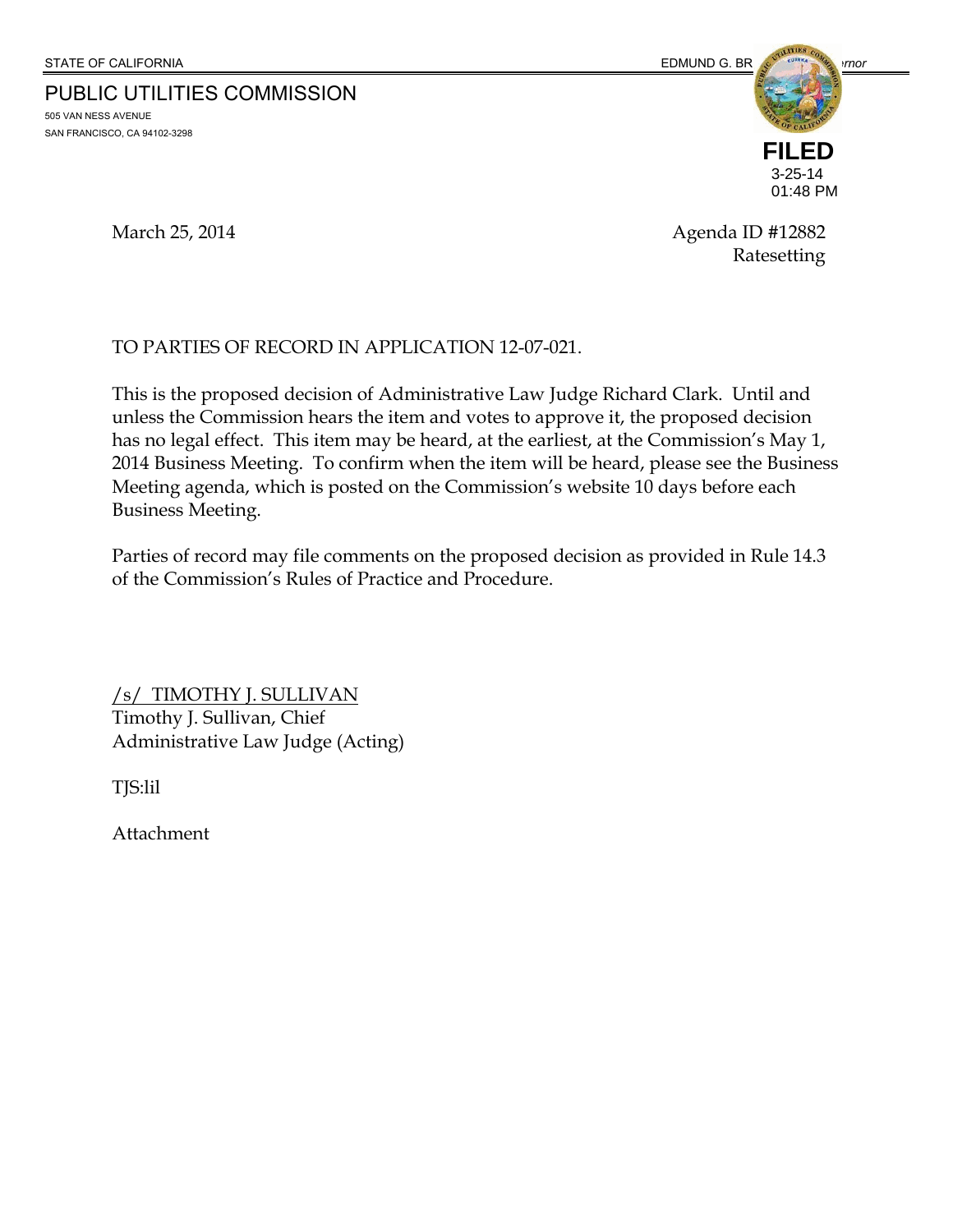## Decision **PROPOSED DECISION OF ALJ CLARK** (Mailed 3/25/2014)

#### **BEFORE THE PUBLIC UTILITIES COMMISSION OF THE STATE OF CALIFORNIA**

Joint Application of Cebridge Telecom CA, LLC (U6996C), Cequel Communications Holdings, LLC and Nespresso Acquisition Corporation for Expedited Approval of Indirect Transfer of Control of Cebridge Telecom CA, LLC, Pursuant to California Public Utilities Code Section 854(a).

Application 12-07-021 (Filed July 25, 2012)

## **DECISION IMPOSING PENALTY FOR VIOLATION OF PUBLIC UTILITES CODE SECTION 854(a)**

### **1. Summary**

On July 25, 2012, Cebridge Telecom CA, LLC (Cebridge), Cequel Communications Holdings, LLC and Nespresso Acquisition Corporation (Nespresso) filed their Joint Application for the Expedited Approval of Indirect Transfer of Control of Cebridge. On November 29, 2012, in Decision 12-11-037, the Commission approved the transfer of control sought in the application, but kept the proceeding open in order to determine whether the Commission should impose penalties for alleged violations of Public Utilities Code Section 854(a).1 This decision requires Applicants to pay a fine of \$130,000 based on their willful and knowing failure to obtain Commission authorization for this transfer of control as required by Section 854(a).

<sup>1</sup> Ordering Paragraph 3 at 10.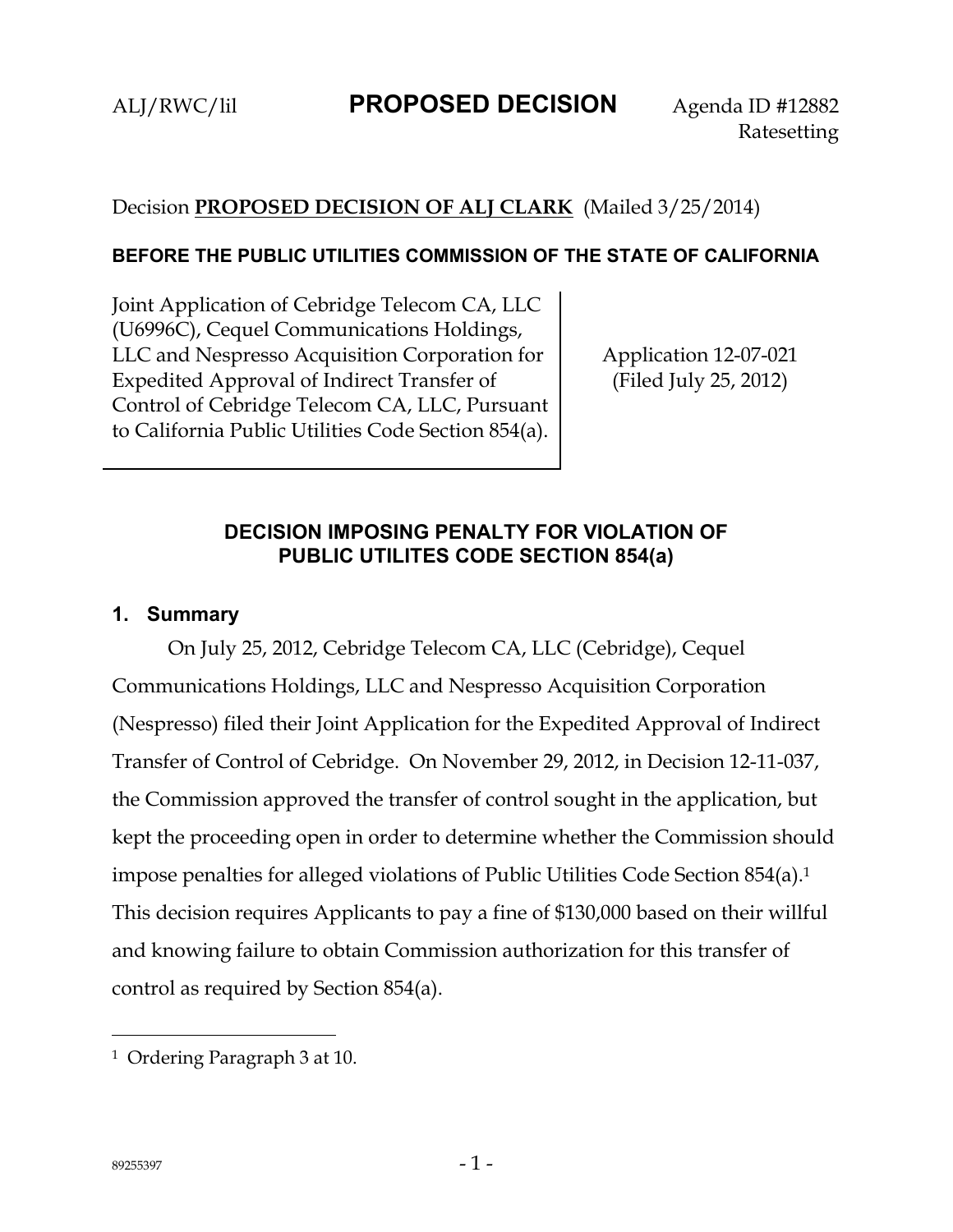### **2. Background**

On July 25, 2012, Cebridge Telecom CA, LLC (Cebridge), Cequel Communications Holdings, LLC (Cequel) and Nespresso Acquisition Corporation (Nespresso) filed Application (A.) 12-07-021, their Joint Application for the Expedited Approval of Indirect Transfer of Control of Cebridge, pursuant to California Public Utilities Code Section (Pub. Util. Code §) 854(a) (Application or Joint Application).

On August 2, 2012, Resolution ALJ 176-3298 preliminarily determined that this proceeding was ratesetting and that hearings would not be necessary.

On November 29, 2012, in Decision (D.) 12-11-037, the Commission approved the transfer of control sought in the application, but kept the proceeding open in order to determine whether the Commission should impose penalties for alleged violations of Pub. Util. Code § 854(a).2

On March 20, 2013, the Administrative Law Judge (ALJ) issued a Ruling Setting Prehearing Conference (PHC) in this, the penalty phase of the proceeding.

On April 12, 2013, Cebridge and Cequel submitted a Motion for Leave to file a PHC Statement.

On April 16, 2013, a PHC took place in San Francisco to establish the service list, discuss the scope, and develop a procedural timetable for the penalty phase of this proceeding. During the PHC the ALJ granted the Joint Applicants' April 12, 2013 motion and the PHC statement was admitted to the record. Cebridge and Cequel also asserted that evidentiary hearings were not required,

<sup>2</sup> Ordering Paragraph 3 at 10.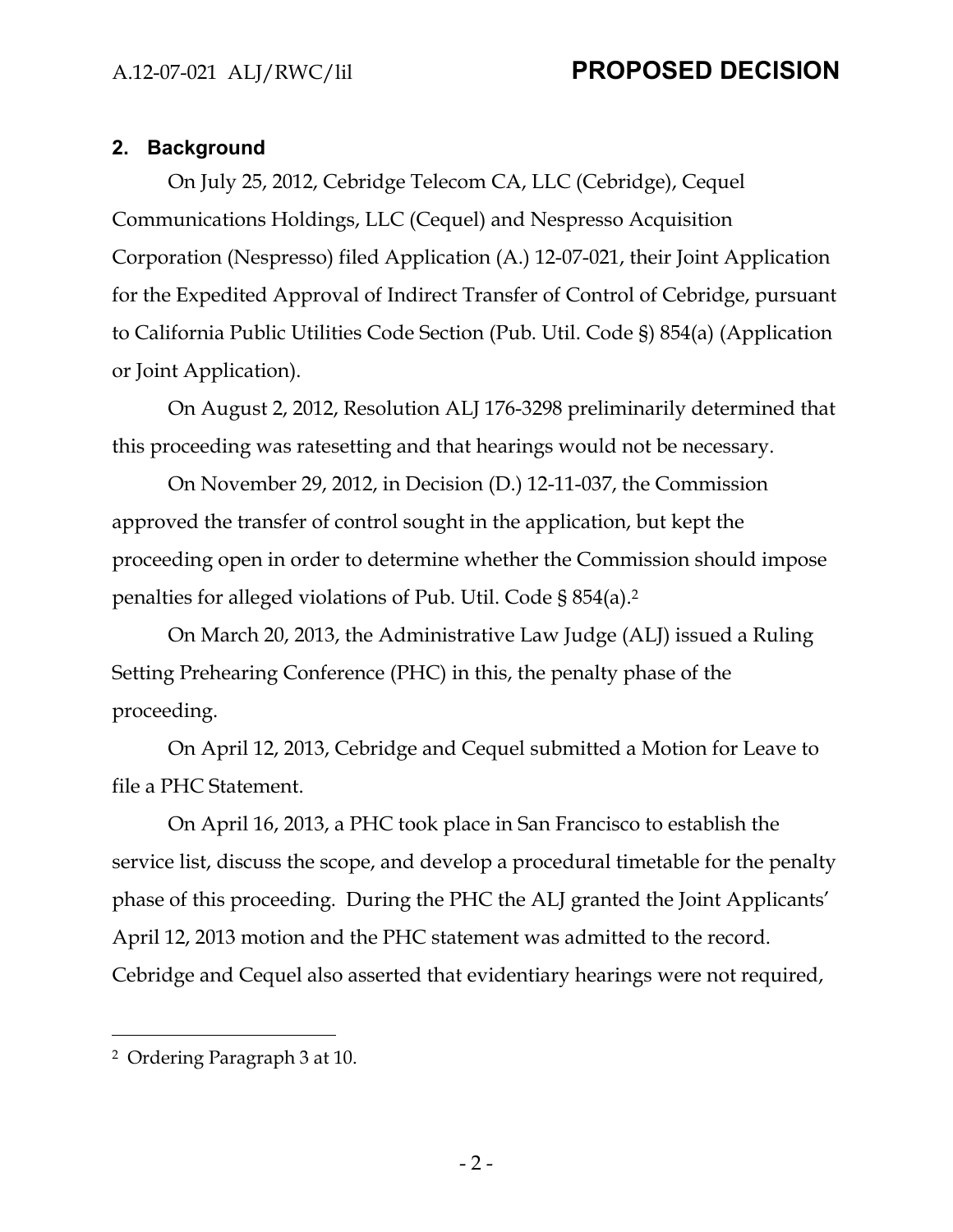and that the remaining issues could be addressed through stipulated facts and one round of briefing.

On June 19, 2013, the assigned Commissioner issued the penalty phase scoping memo which:

- 1. Imposed an ex-parte ban pursuant to Rule 8.3(b),
- 2. Identified the scope of the proceeding as:
	- a. Whether the Joint Parties violated Pub. Util. Code § 854(a) when control of Cebridge was transferred prior to the Commission's November 29, 2012 approval of the transfer,
	- b. Whether the Commission should impose a penalty upon the Joint parties for violation of Pub. Util. Code § 854(a), and
	- c. The appropriate amount of the penalty, if any, that should be imposed upon the Joint Parties for violation of Pub. Util. Code § 854(a).
- 3. Directed the Joint Applicants to file a stipulation and/or brief that:
	- a. addressed **all** of the factors that the Commission considers in establishing whether a penalty should be assessed, and if so, the amount of the penalty;
	- b. A full and accurate description of the rulings issued by the ALJ in order to elicit information not included in the original application;
	- c. The specific reasons that the transaction needed to close on November 15, 2012; and
	- d. The costs, in dollars, that were avoided by closing the transaction on November 15th rather than November 29th.

On July 19, 2013, Cebridge submitted its brief, with an accompanying declaration of facts.

On August 13, 2013, the ALJ issued an electronic ruling directing the Joint Applicants to file a supplement to their application containing: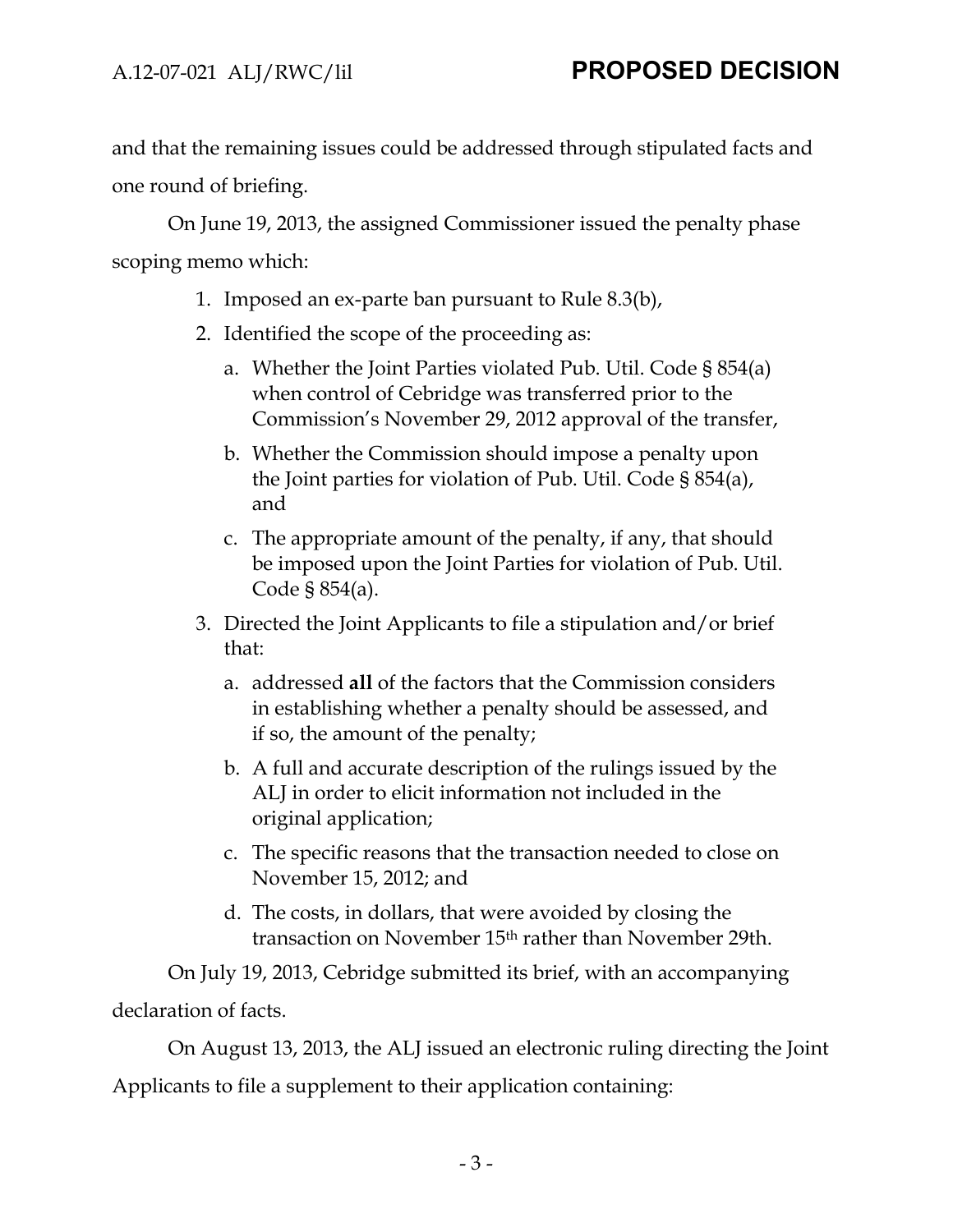- 1. A copy of their application to the Federal Communications Commission (FCC) for transfer of control, and
- 2. An explanation relative to their decision to characterize their CPUC application as an indirect transfer of control, their decision not to disclose the role of and provide identifying information relative to numerous parties to the transfer of equity ownership, and an analysis of whether the non-submission of that information was a violation of our Rule 1.1.

On September 9, 2013, the Joint Applicants filed their Response to the

ALJ's August 13th Ruling.

### **3. Analysis and Application of D.98-12-075 Penalty Factors to the Evidence**

We have concluded, based upon the application of the criteria adopted by the Commission in D.98-12-075 to the facts of this case, that the Applicants should be fined for their violation of § 854(a).

Applicants failed to comply with § 854(a) by knowingly and willfully transferring control of Cebridge to Nespresso without Commission authorization. Violations of § 854(a) are subject to monetary penalties under § 2107.

In their April 12, 2013 PHC Statement, Cebridge and Cequel stated that "Joint Applicants do not dispute that the transfer of control of Cebridge Telecom CA occurred shortly before the Commission's approval of this application on November 29, 2012." Cebridge and Cequel also stipulated "to the record that the consummation of the transaction resulted in a technical violation of Pub. Util. Code § 854(a)" and thereby effectively narrowed the issues of this proceeding to "whether the Commission should impose a penalty for the violation and, if so, the appropriate amount of that penalty." In their July 19, 2013 brief, Joint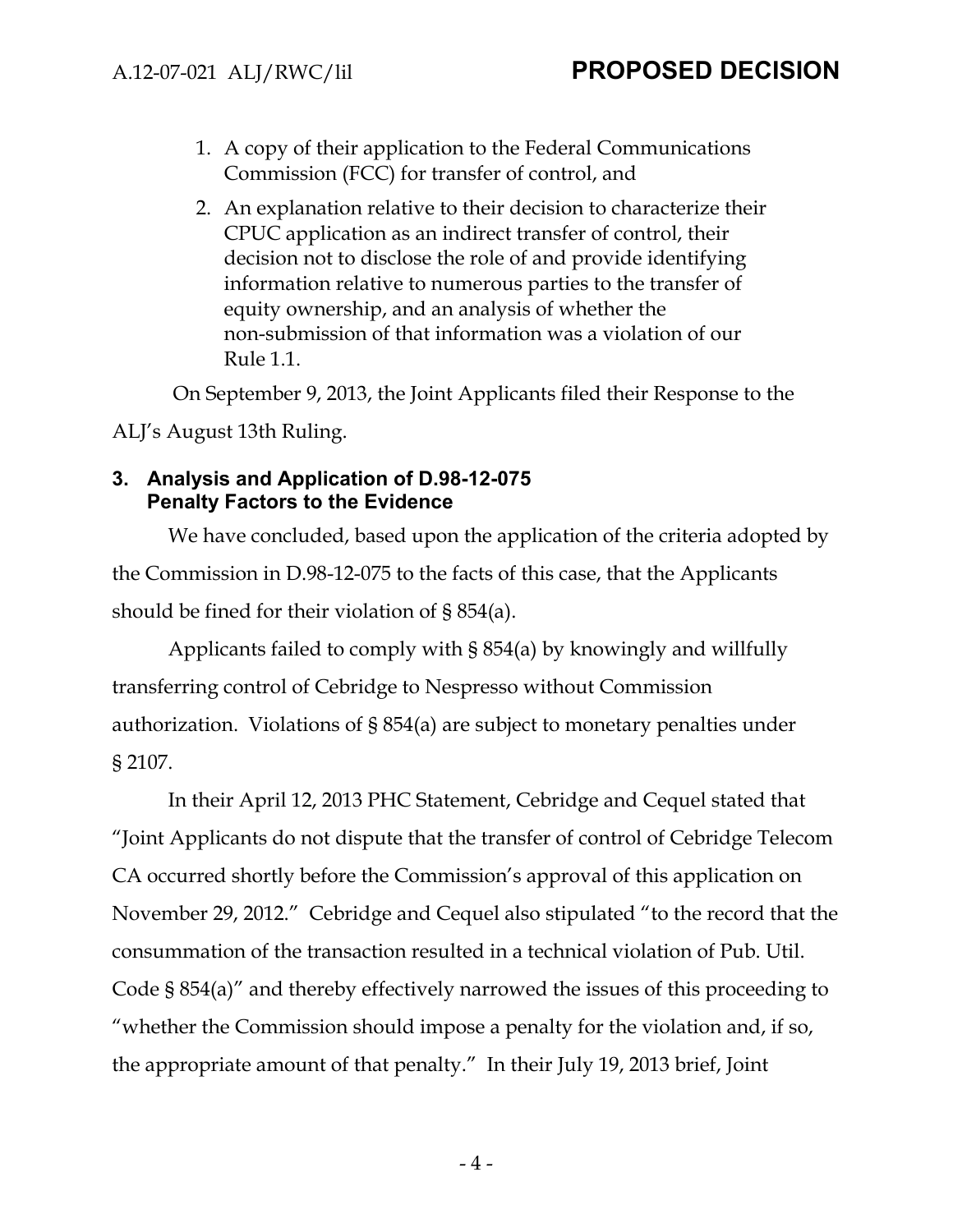Applicants have asserted that "circumstances mitigate any penalties here, so the Commission should impose a penalty of no greater than \$5,000, if any."3

Therefore, it is clear that Applicants violated § 854(a) by transferring control of Cebridge prior to Commission approval and the remaining issue is whether a penalty should be imposed and of what magnitude.

### **3.1. Severity of the Offense**

The size of a fine should be proportionate to the severity of the offense, based on the level of physical harm, economic harm, harm to the regulatory process, and the number and scope of violations.4 Applicants' violation of § 854(a) did not cause any physical or economic harm to others. Further, the violation of § 854(a) affected few, if any, consumers. The primary factor that indicates the violation should be considered a grave offense is our general policy of according a high level of severity to any violation of the Public Utilities Code. This factor must be weighed against the other factors in determining the amount of the fine.

### **3.2. The Application's Insufficient Content, Given the Nature and Complexity of the Transaction**

The Application did not reveal the complexity of the transaction and the identities of all of the parties to the transaction who were acquiring control over Cebridge. Joint Applicants attempted to obtain our expedited approval of a complex undertaking that was, in very significant ways, not sufficiently revealed, explained or documented. The Joint Applicants' decision to narrow the

<sup>3</sup> July 19, 2013 Brief at 3.

<sup>4</sup> *See* D.98-12-075, 1998 Cal. PUC LEXIS 1016, \*71 - \*73.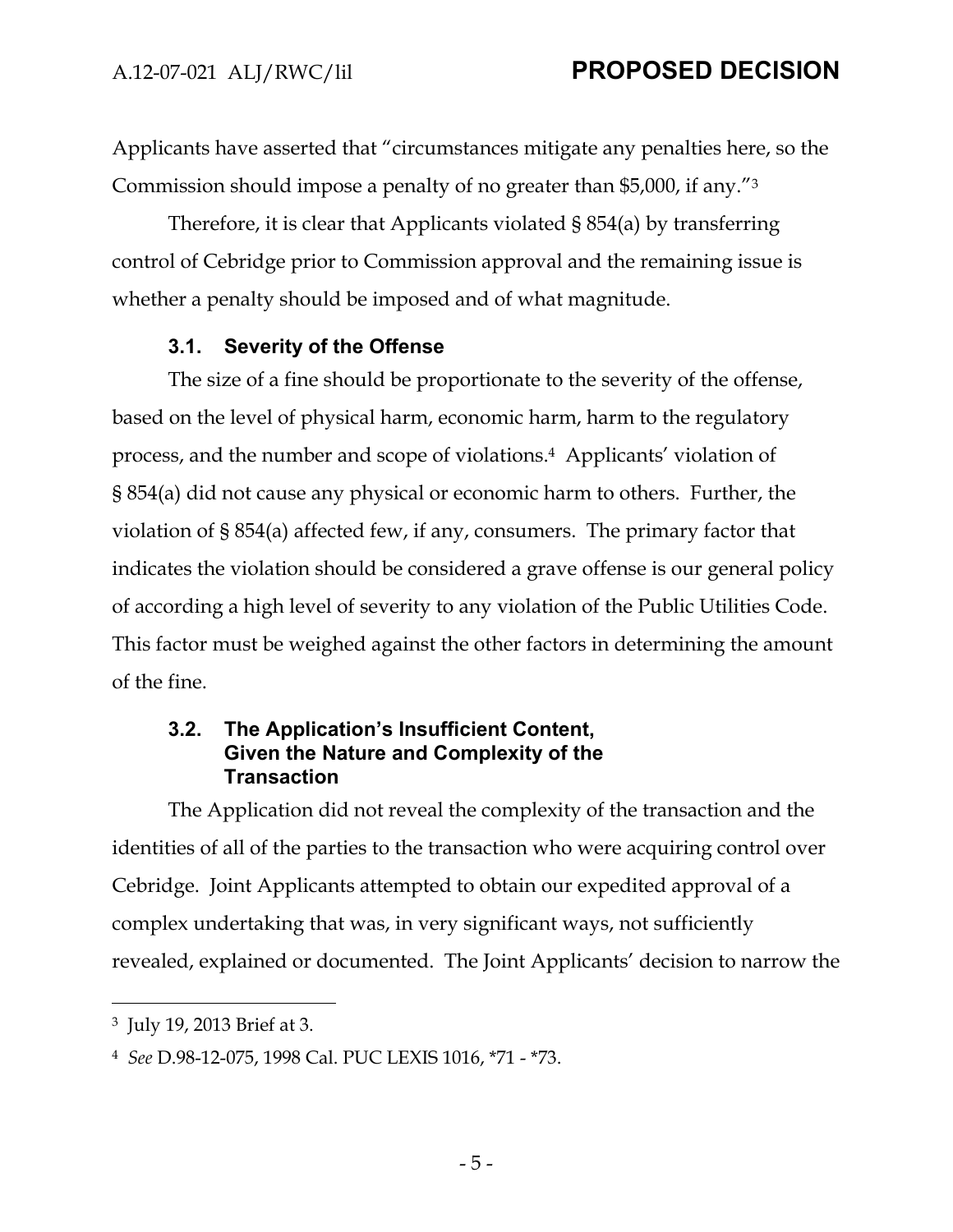scope of their initial submission had the unfortunate effect of delaying the processing of the Application. This application is not simply about the indirect transfer of control of Cebridge to Nespresso acting as a holding company for the equity of Cequel.5 This Application is also about the acquisition of control of Cebridge's operation by a group of multinational equity investors<sup>6</sup> via the formation of Nespresso.7 The size and complexity of the transfer of control and the identity of all of the parties involved in the transfer are material considerations in this proceeding, and should have been revealed and explained to us in the original application in much the same way that their true nature and complexity were revealed in Cequel and Nespresso's July 20, 2012 application to the FCC.

The application was filed on July 25, 2012 and asked for the Commission's expedited final decision granting the transfer within sixty days. The Commission's final decision (D.12-11-037) was issued on November 29, 2012, which was one hundred twenty seven days after the application was filed. A review of Applicants' submission relative to the ALJ's efforts to obtain relevant information<sup>8</sup> reveals that twenty eight of the one hundred twenty seven days required to process this application was the direct result of the ALJ's need to obtain relevant information not submitted with the application, and to instruct Cebridge to pay its past due User Fees. We can therefore reasonably conclude

<sup>5</sup> Application at 4.

<sup>6</sup> *Ibid.* at 5 – 6.

<sup>7</sup> *Ibid.* at 9.

<sup>8</sup> Declaration of Craig L. Rosentahl, Attachment A to July 19, 2013 Brief of Joint Applicants.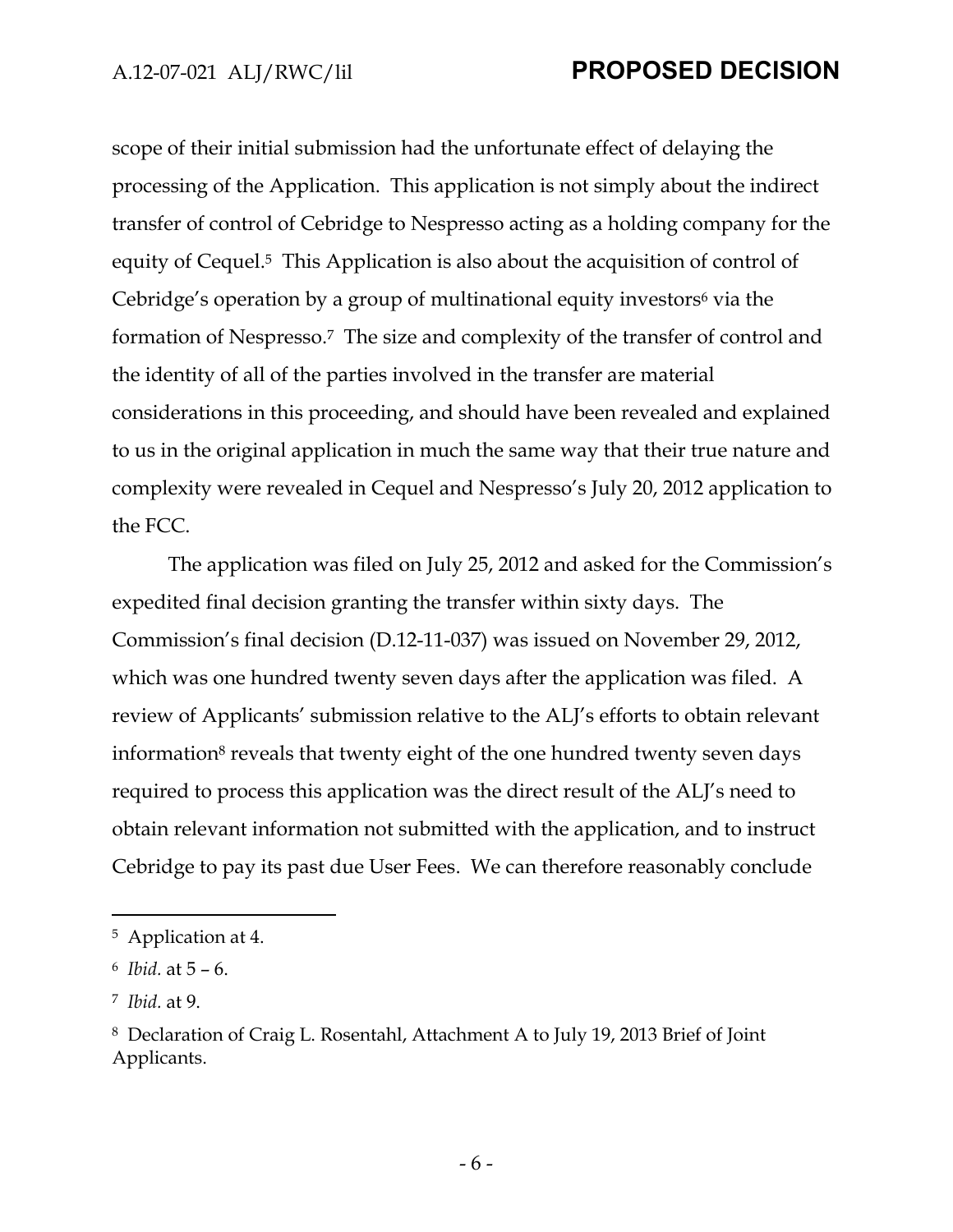that a sufficient submission by Joint Applicants would have resulted in a date of approval of the application within approximately 99 days from the date of application.

Commission meeting number 3303 was held on October 25, 2012, 90 days after the filing of the application. On October 25, 2012 Joint Applicants secured \$500 million bond financing for closing the transaction.<sup>9</sup> Beginning on October 25 Joint Applicants incurred approximately \$90,000 in interest per day.10

On November 1, 2012, the Joint Applicants received approval from the FCC, after the federal Department of Justice completed its review of the transaction.11

Commission meeting number 3304 was held on November 11, 2012, 107 days after the filing of the application, and 5 days before Joint Applicants' decision to violate § 854(a).

By November 12, 2012, the Joint Applicants had incurred over \$1. 5 million in interest related to bond financing for the transaction while the new owners had not yet acquired ownership of Cequel. Joint Applicants continued to incur approximately \$90,000 in additional interest every day thereafter.

On November 15, 2013, Joint Applicants informed the ALJ, via e-mail with an attached letter, that they were closing the transaction on November 16, 2012 due to the costs of financing the undertaking and significant business uncertainties and distractions, which Joint Applicants desired to minimize as

10 *Ibid*.

<sup>9</sup> *Ibid*. at 3.

<sup>11</sup> *Ibid*. at 4.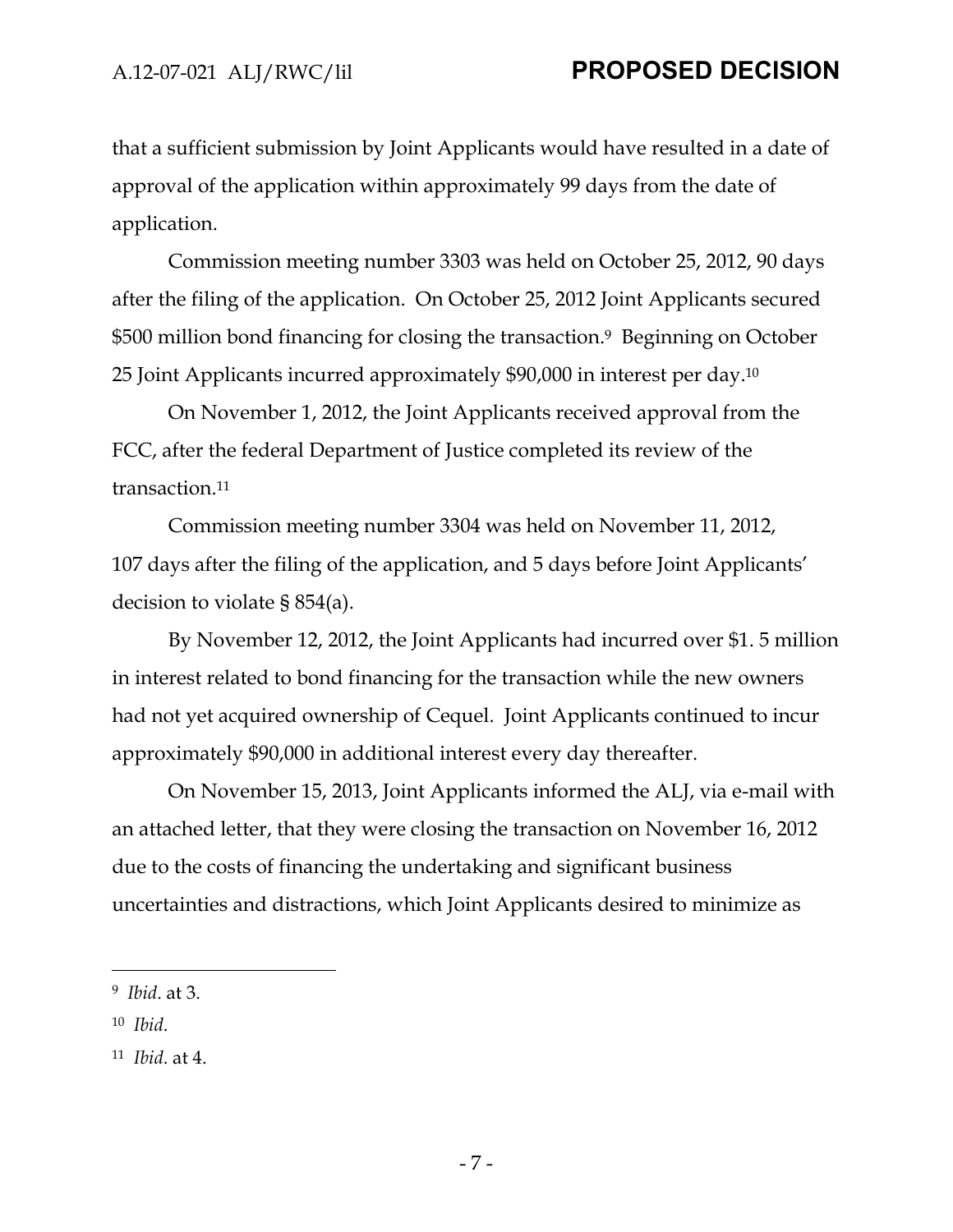much as possible.12 Waiting to close the transaction until receiving California Public Utilities Commission (CPUC) approval would have cost the Joint Applicants another \$1.17 million in interest (\$90,000 x 13). The ALJ responded via e-mail on November 15th and informed Joint Applicants' legal counsel that:

PU Code section 854(a) provides that any transfer of control undertaken without prior Commission approval is void and of no effect. Moreover, a violation of section 854(a) is subject to penalties, pursuant to section 2107, or \$500 to \$50,000 per violation. You are hereby directed to immediately inform me if this transaction closes prior to Commission approval so that I may make the requisite revisions to the proposed decision necessary for the Commission to consider undertaking a penalty phase in this proceeding.

Joint Applicants initial submission of a full and complete application would likely have resulted in the Commission's approval of the Application at either its meeting on October 25, 2012, or November 11, 2012. Commission approval of A.12-07-021 at its October 25, 2012, meeting would have avoided the business uncertainties, distractions and interest charges attendant to Joint Applicants' bonding around the transaction on October 25, 2012. Commission approval of A.12-07-021 at its November 11, 2012, meeting would have obviated the need for the Joint Applicants' to decide whether or not to violate § 854(a) on November 16, 2013.

### **3.3. Harm to the Regulatory Process**

The Commission has enacted careful guidelines for scrutiny of the owners of telecommunications utilities, and we cannot condone the transfer of control of

<sup>12</sup> July 19, 2013 Brief at 5.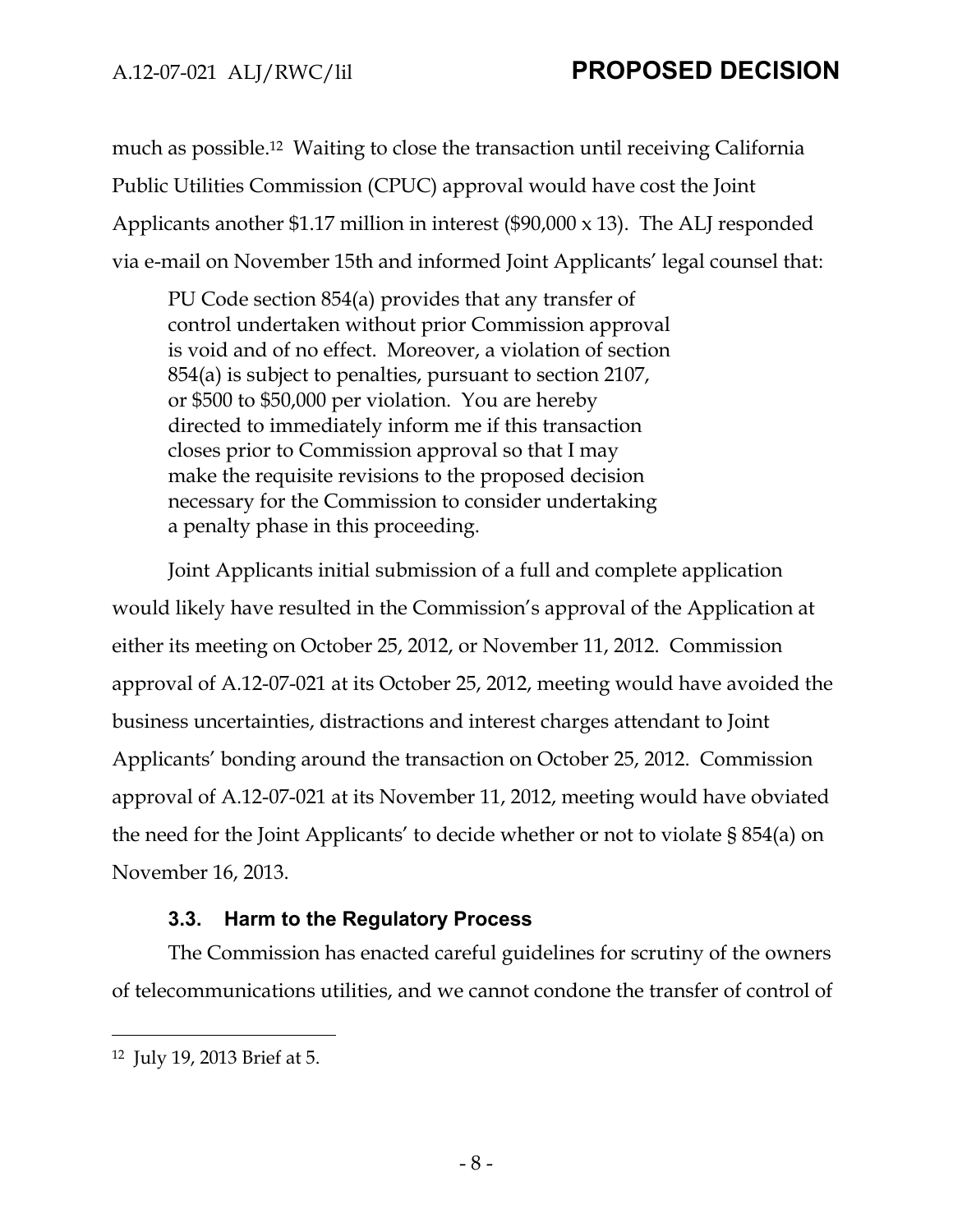a telecommunications utility to an owner that has not passed through our approval process in advance.13

In the Application, Nespresso, a holding company that had previously had no ownership interest at all in Cequel or Cebridge, acquired, directly and via Intermediate LLC's, a 100% interest in Cequel and Cebridge. Two entities, CPP Limited Partnership (CPP) and BC Partners Limited Partnerships (BCP), the new owners of Nespresso, and therefore integral parties in the transaction, were not included as Joint Applicants, and the role of CPP and BCP in the acquisition of Cequel and Cebridge was not explained or documented in the application. A reference was made in a post transaction schematic diagram attached to the Application as Exhibit H, but no other information was provided in the Application relative to CPP and BCP, the new owners of Nespresso, Cequel and Cebridge.

Cequel and Nespresso provided substantially more information about the nature and complexity of the transaction when they described it to the FCC in their July 20, 2012 application seeking approval of the transfer of control of Cequel's domestic and international Section 214 authorizations to Nespresso, filed just five days before they filed their joint application before this Commission. In the FCC application, after providing significant amounts of information about CPP and BCP,14 Joint Applicants stated that "The transaction simply substitutes Cequel's existing equity investors with new equity investors (the largest of which are the BCP Funds and the CPP LP)."

<sup>13</sup> D.10-03-008 at 8.

<sup>14</sup> FCC Application at 5, 6.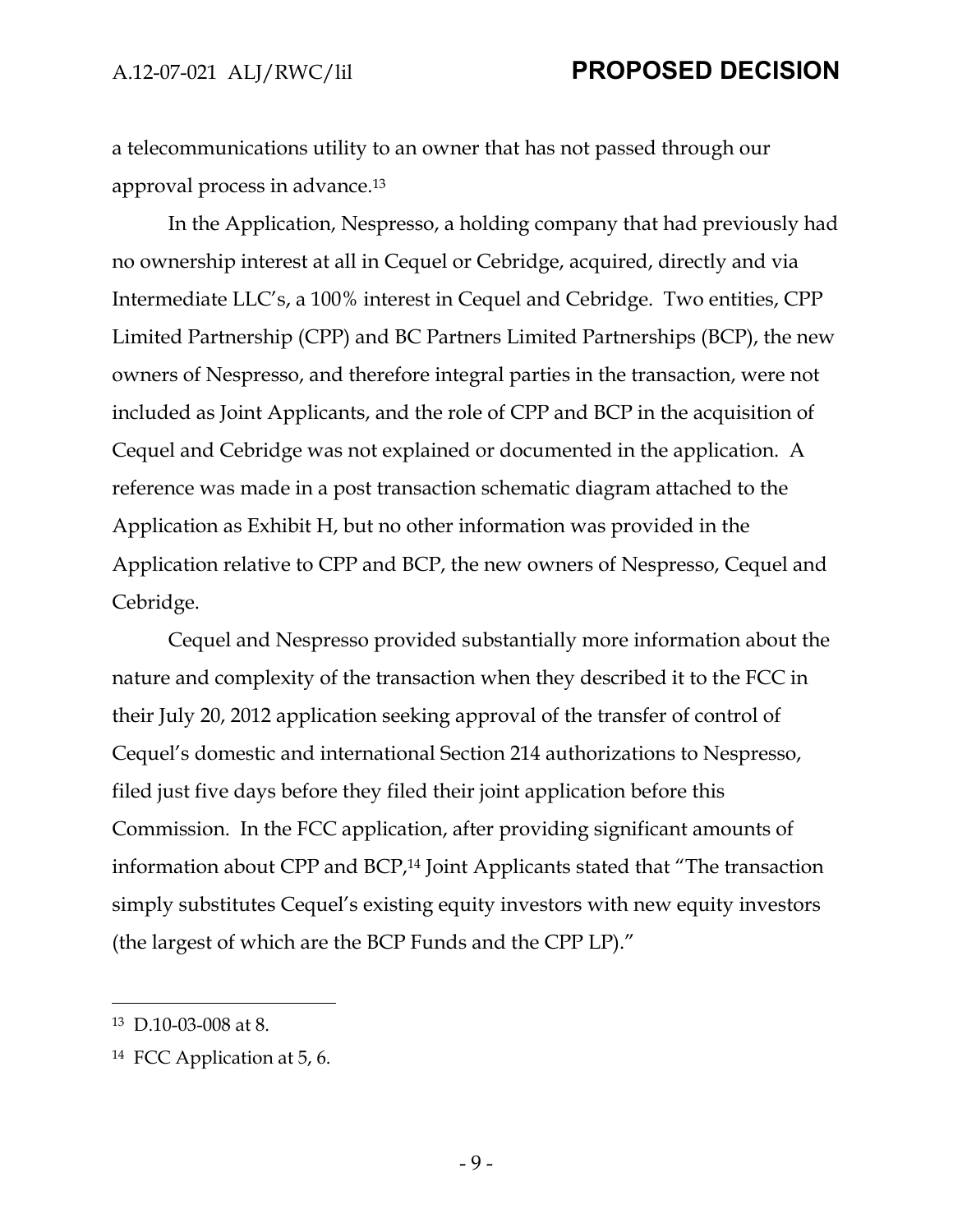Pub. Util. Code § 854(a) requires persons or corporations obtain Commission authorization before they merge, acquire or assume control, whether direct or indirect, of any public utility organized and doing business in this state. We stated in D.10-03-008 that , "an indirect transfer of control occurs when a parent company is reorganized or if there is a partial change in the level of investment of various entities in the parent. A transfer of control occurs when there is a complete change of ownership in either the utility or its parent."15 Here there was a complete change of ownership of Cequel, the parent of Cebridge. Cequel was acquired by Nespresso, which is owned by CPP and BCP. The transaction gave CPP and BCP control over Cebridge. Therefore, CPP and BCP required our scrutiny before we could authorize them to acquire control of Cebridge through Nespresso. Our obligation is to review all of the entities who acquire or assume either direct or indirect control over Cequel because, by acquiring control over Cequel, each of those entities are also acquiring either direct or indirect control over Cebridge.

### **3.4. Conduct of the Utility – Utility's Actions to Prevent, Detect, Disclose or Rectify a Violation**

The size of a fine should also reflect the conduct of the utility. When assessing the conduct of the utility, the Commission considers the utility's actions to prevent a violation, its actions to detect a violation, and its actions to detect and rectify a violation.<sup>16</sup> The Joint Applicants could, at the outset, have prevented their violation of § 854(a) with the submission of an Application that

<sup>15</sup> D.10-03-008 at 6.

<sup>16</sup> *See* D.98-12-075, 1998 Cal. PUC LEXIS 1016, \*73 - \*75.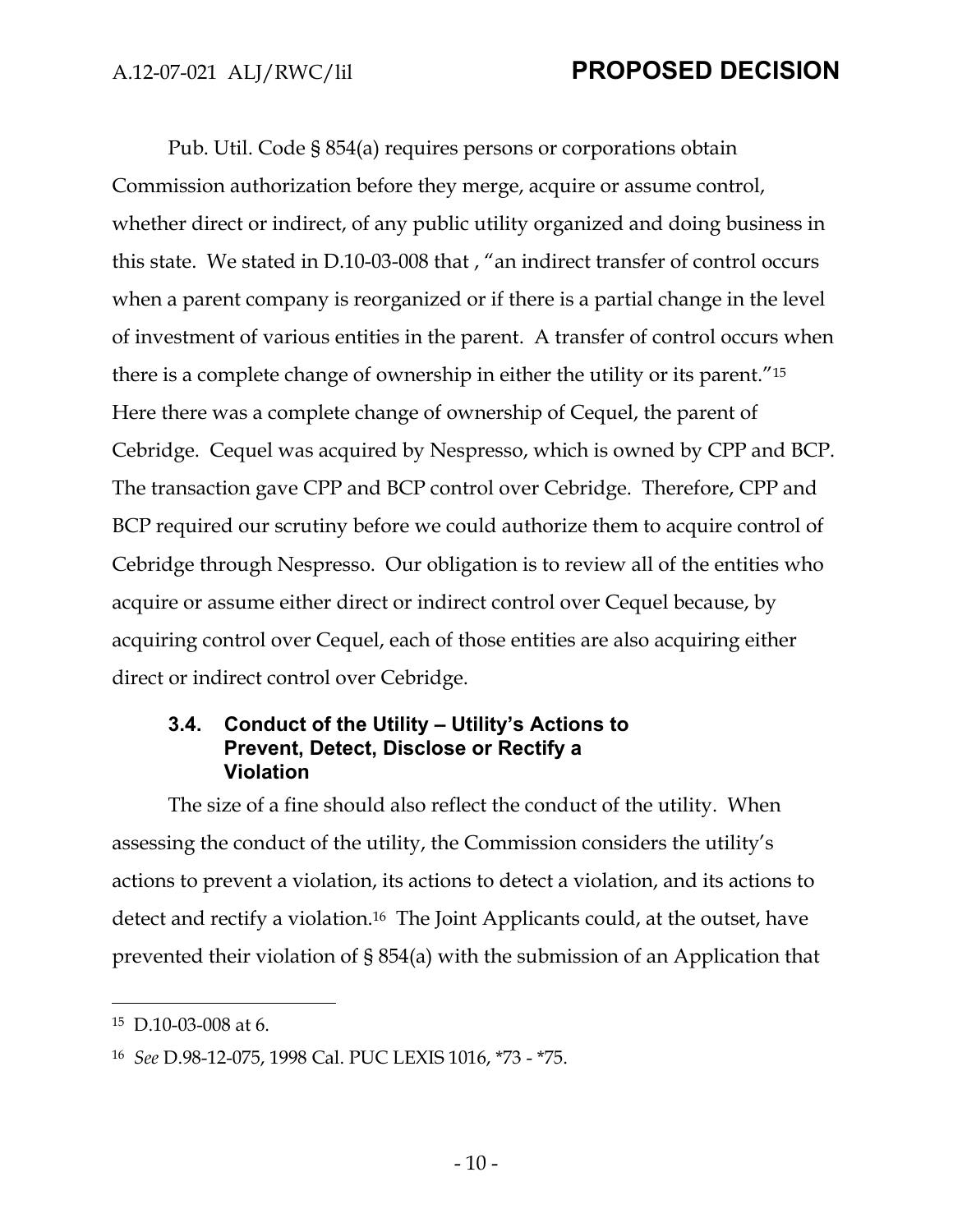fully informed us of the size, nature and complexity of the transfer of Cebridge's authority to Nespresso and thereby, to their new owners, CPP and BCP. Joint Applicants chose instead to initially provide us with a narrow view of the transfer of ownership, and to provide a narrowed subset of the information we require concerning the regulatory compliance histories of those persons associated with or employed by it as an affiliate, officer, director, partner, or owner of more than 10%.

The Applicants chose to knowingly and willfully ignore the provisions of § 854(a). Applicants disclosed their intention to violate § 854(a) in their November 15, 2013 letter of notification to the ALJ. The ALJ informed the Joint Applicants of the consequences of their impending action, but Joint Applicants willfully and knowingly violated § 854(a) because "Specifically, on October 25, Joint Applicants secured \$500 million bond financing for closing the transaction and beginning October 25 Joint Applicants incurred approximately \$90,000 in interest per day. The pending transfer also created significant business uncertainties and distractions, which Joint Applicants desired to minimize as much as possible.17

#### **3.5. Financial Resources of the Utility**

The financial resources of a utility are also considered when determining the size of a fine, based on the need for deterrence of future violations and constitutional limitations on excessive fines.18 Joint Applicants' ability to secure \$500 million in bond financing, and the equity commitment letter attached to

<sup>17</sup> July 19, 2013 Brief of Cebridge and Cequel at 4.

<sup>18</sup> *See* D.98-12-075, 1998 Cal. PUC LEXIS 1016, \*75 - \*76.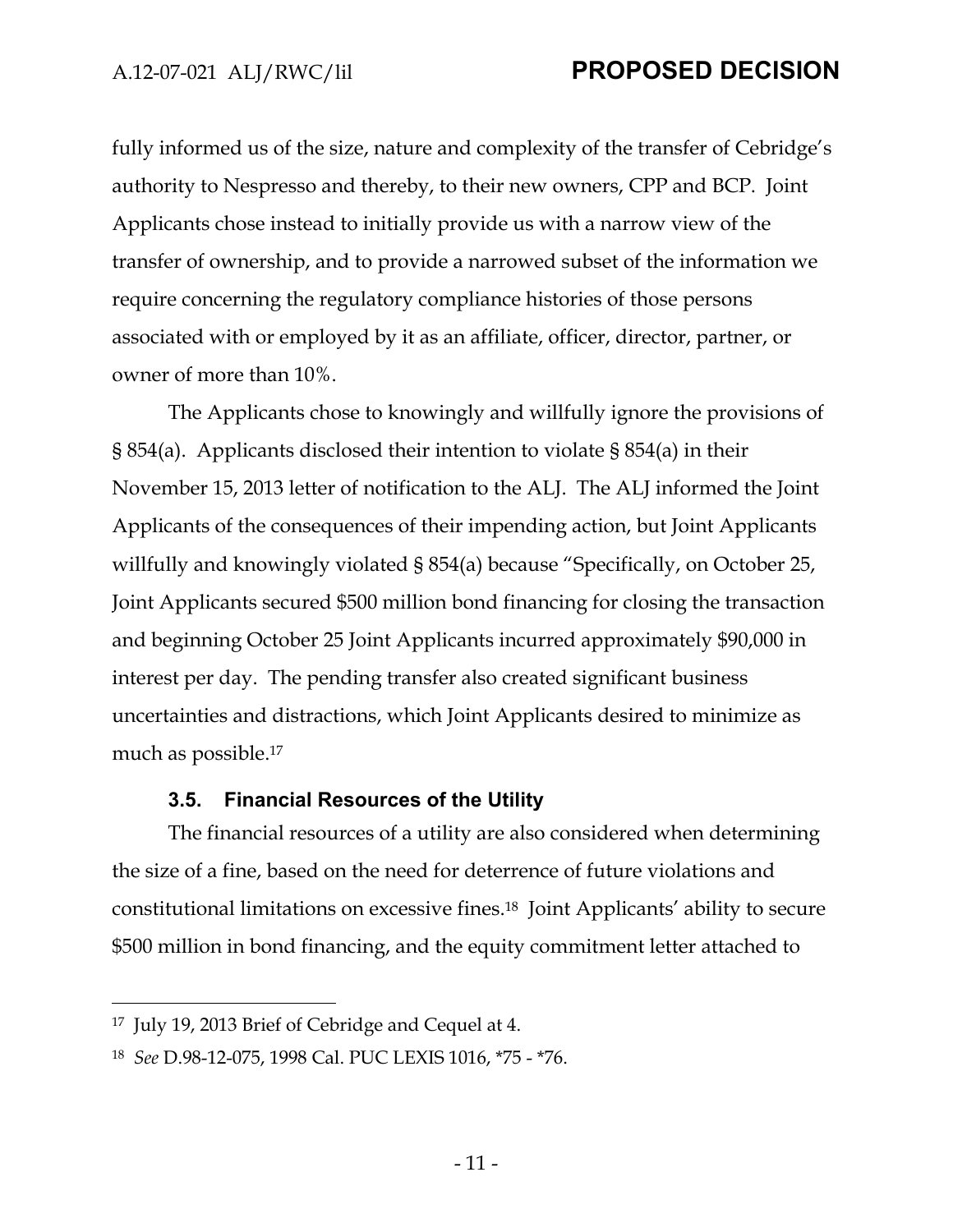their Application as Exhibit E, shows that it has sufficient funds to pay a reasonable fine for violating Public Utilities Code.

### **3.6. Totality of the Circumstances in Furtherance of the Public Interest**

A fine should also be tailored to the unique facts of each case. When assessing the unique facts of each case, the Commission considers the degree of wrongdoing and the public interest.19 The facts of this case indicate that the degree of wrongdoing was serious. The applicants were represented by very experienced legal counsel. The applicants did not file this application sufficiently in advance to obtain prior Commission approval of the transfer and did not reveal all the information we require relative to the nature of the transaction and the identity of those acquiring control of Cebridge. The applicants ignored the ALJ's November 15, 2013, warning and proceeded to knowingly and willfully violate § 854(a). The applicants' decision to violate the statute was based upon their impermissible weighing of their economic interest against compliance with California law. These facts indicate that the applicants' violation of § 854(a) has significantly harmed the public interest by being calculated and deliberate.

### **3.7. Role of Precedent**

 $\overline{a}$ 

The Commission must also address previous decisions that involve reasonably comparable factual circumstances and explain any substantial differences in outcome in a decision that imposes a fine.20 Applicants and other public utilities have been given notice that the Commission will require

<sup>19</sup> *See* D.98-12-075, 1998 Cal. PUC LEXIS 1016, \*76.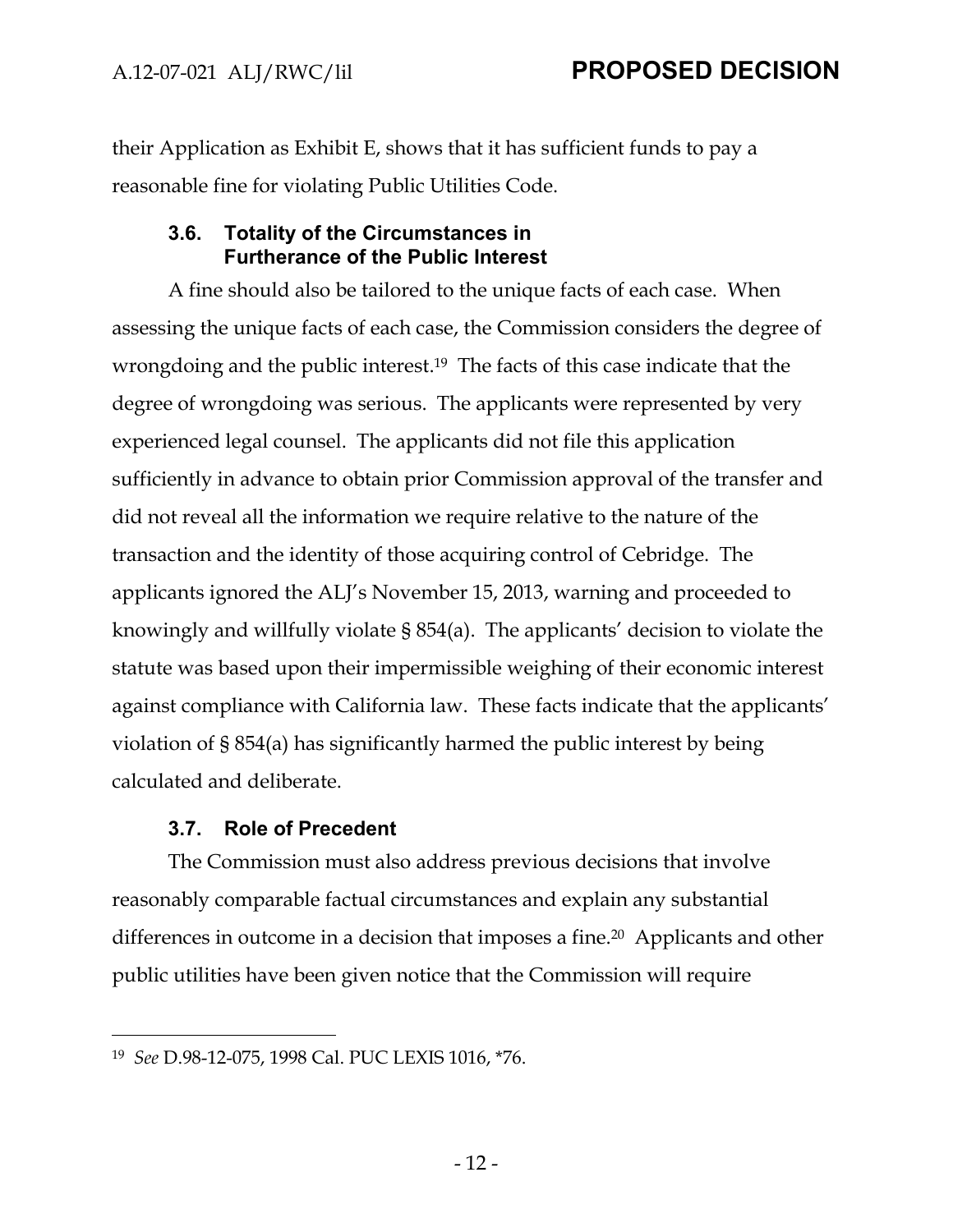compliance with the requirements of § 854(a) and may impose penalties for violations. Applicants had a duty to comply with § 854(a), but chose to knowingly and willfully ignore that duty. In D.00-12-053, the Commission held that its precedent of meting out lenient treatment to those who violate § 854(a) had failed to deter additional violations, and stated a policy of imposing fines for violations of § 854(a) in order to deter future violations.21 Therefore, assessment of a fine on applicants for violating § 854(a) is consistent with D.00-12-053.

#### **3.8. Setting the Fine**

We have concluded that the Applicants should be fined for their violation of § 854(a). The application of the criteria adopted by the Commission in D.98-12-075 to the facts of this case indicates that a fine is warranted. First, Applicants' violation of § 854(a) was a knowing, willful and serious offense. Second, Applicants' conduct in attempting to obtain expedited approval of an incomplete application was egregious. Third, Joint Applicants appear to have sufficient resources to pay a relatively small fine. Fourth, the degree of wrongdoing was significant. Finally, the public interest was significantly harmed by the Applicants' violation of § 854(a).

We note that the Commission has imposed fines of \$5,000 in other cases which involve transfers of control of telecommunications entities without our prior authorization, in violation of  $\S$  854(a),<sup>22</sup> when those violations were significantly less serious than this violation.

 <sup>20</sup> *See* D.98-12-075, 1998 Cal. PUC LEXIS 1016, \*77.

<sup>21</sup> *See* D.00-12-053 at 13-14.

<sup>22</sup> *See* D.00-12-053 at 14 and D.04-09-023 at 14.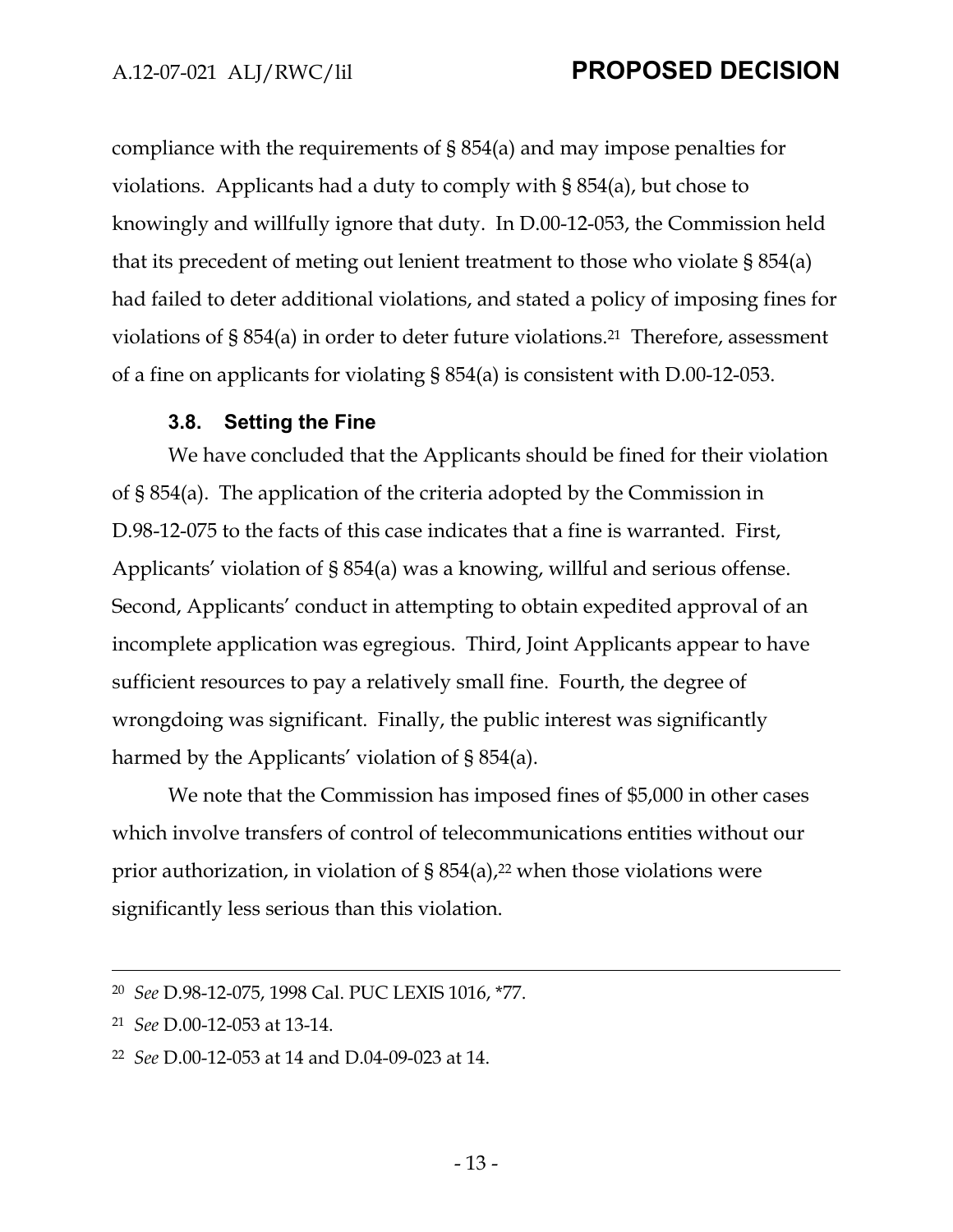The amount of time required to process this application is directly attributable to the fact that the Application lacked the completeness and specificity required by this Commission. The applicants chose not to include a complete description of the transfer of control when they filed their application. The transfer of control did not occur simply at the holding company level as the application stated. The transfer of control was a component of the wholesale transfer of ownership of Cebridge. The transfer occurred at the intermediate LLC level, at the holding company level, and at the ownership level.

The purpose of § 854(a) is to protect the public interest by enabling the Commission, before any transfer of control takes place, to review the proposed transfer and take such action as the public interest may require.23 The Commission has a strong regulatory and consumer protection interest in knowing the true owners and managers of all telecommunications carriers who seek authority to operate in California, and their history of regulatory compliance. The applicants caused significant harm to the regulatory process by causing us to unnecessarily expend our limited resources and by circumventing our regulatory authority in order to trim the cost of completing the financial transaction necessary to complete the transfer of ownership. Joint Applicants' knowingly and willfully unlawful conduct is thereby significantly distinguishable from other applicants who have violated § 854(a) in the past.

We conclude based on the facts of this case that the Applicants should be fined \$10,000 per day for each of the 13 days that they violated § 854(a). The \$130,000 fine we impose today is meant to deter future violations § 854(a) by the

<sup>23</sup> San Jose Water Company (1916) 10 CRC 56.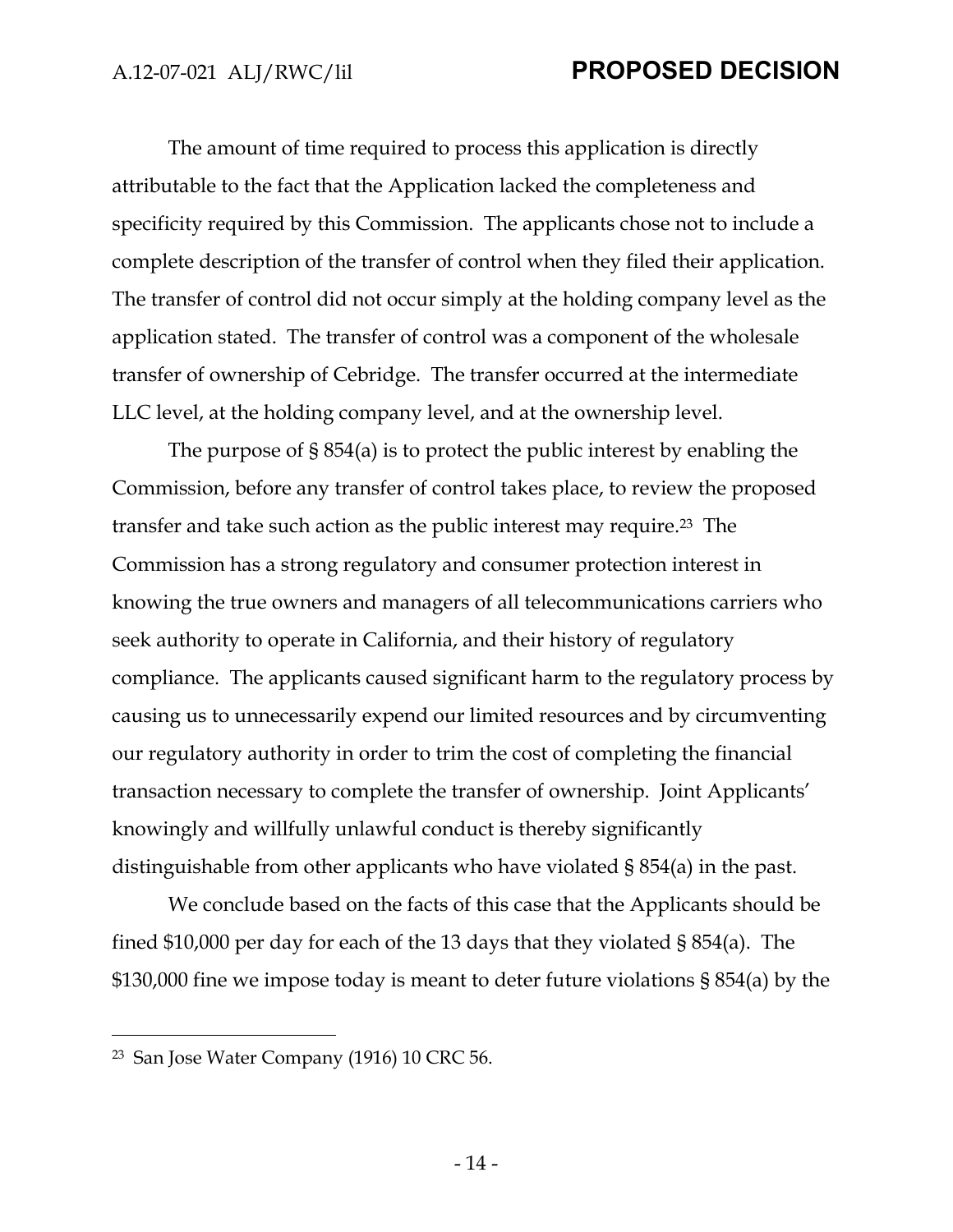Applicants and other parties. We emphasize that the size of the fine we impose today is tailored to the unique facts and circumstances before us in this proceeding. We may impose larger fines in other proceedings if the facts so warrant, or if Applicants again violate § 854(a).

### **4. Categorization and Need for Hearing**

The Commission preliminarily categorized this Application as ratesetting as defined in Rule 1.3(a) and anticipated that this proceeding would not require evidentiary hearings. The parties did not oppose the Commission's original preliminary categorization. The scoping ruling affirmed the preliminary categorization, adopted an ex-parte prohibition as set forth in Rule 8.3(b) for the penalty phase of the proceeding, and acknowledged the Joint Applicants' April 12, 2013 assertion that hearings were not required.<sup>24</sup> This decision affirms the categorization of this proceeding as ratesetting, and does not change the preliminary determination that hearings are not required.

#### **5. Comments on Proposed Decision**

The proposed decision of ALJ Clark in this matter was mailed to the parties in accordance with Section 311 of the Public Utilities Code and comments were allowed under Rule 14.3 of the Commission's Rules of Practice and Procedure: Comments were filed on \_\_\_\_\_\_\_\_\_\_\_, and reply comments were filed on \_\_\_\_\_\_\_\_\_\_\_\_\_\_\_\_ by \_\_\_\_\_\_\_\_\_\_\_.

### **6. Assignment of Proceeding**

Catherine J.K. Sandoval is the assigned Commissioner and Richard W. Clark is the assigned ALJ in this proceeding.

<sup>24</sup> Scoping Memo at 2.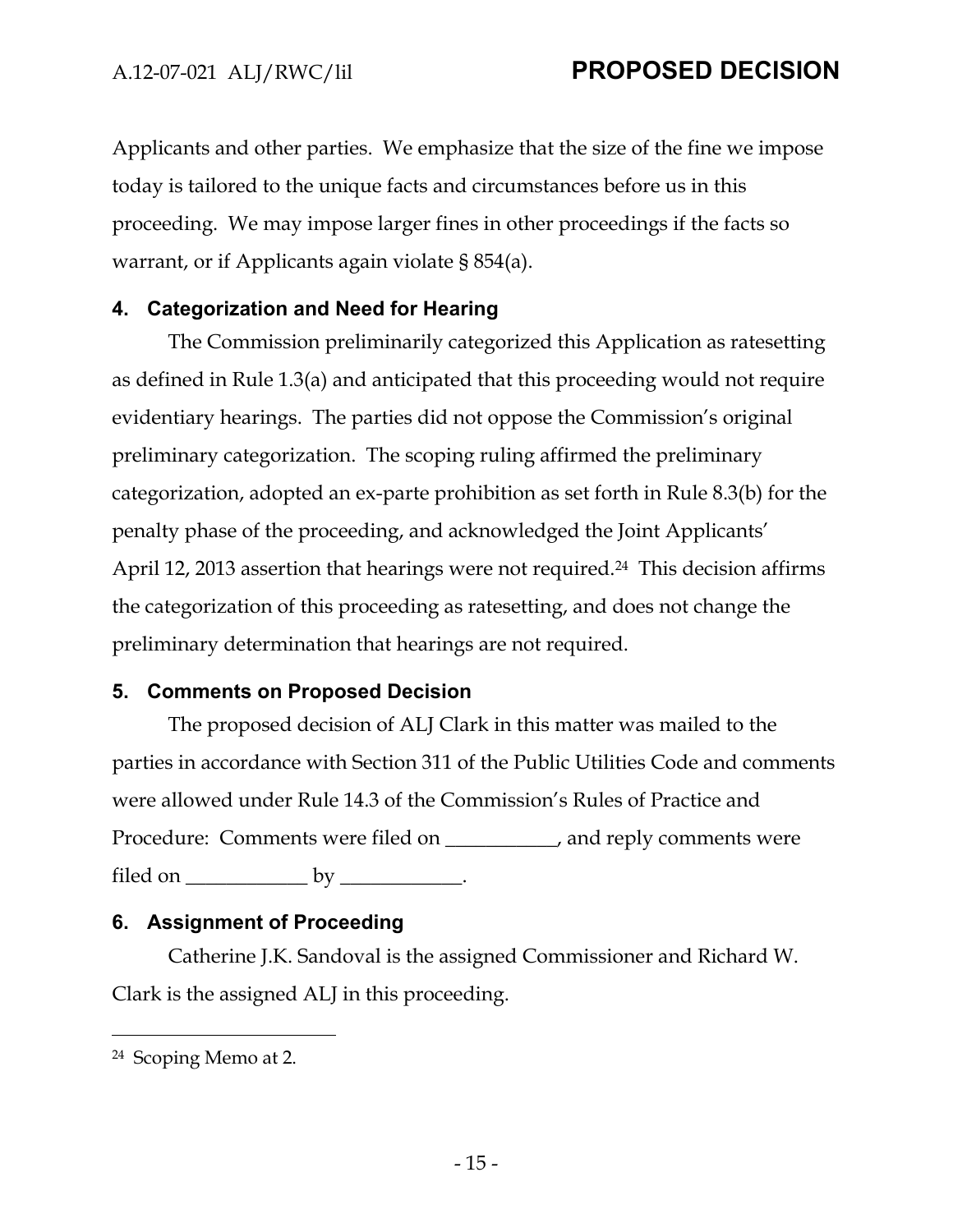#### **Findings of Fact**

1. The initial Joint Application A.12-07-021 for the Expedited Approval of Indirect Transfer of Control of Cebridge, pursuant to California Pub. Util. Code § 854(a), (the Joint Application), submitted by Cebridge, Cequel and Nespresso on July 25, 2012, was insufficient to allow us to fulfill our statutory obligation to review the proposed transfer.

2. In the Application, Nespresso, a holding company that had previously had no ownership interest at all in Cequel or Cebridge, acquired, directly and via Intermediate LLC's, a 100% interest in Cequel and Cebridge.

3. Two entities, CPP and BCP, the new owners of approximately 96% of the equity in Nespresso, and therefore integral parties in the transaction, were not included as Joint Applicants.

4. The role of CPP and BCP in the acquisition of Cequel and Cebridge was not revealed, explained or documented in the application except as a reference made in a post transaction schematic diagram attached to the Application as Exhibit H.

5. CPP and BCP required our scrutiny before we could authorize them to acquire control of Cebridge through Nespresso.

6. By November 12, 2012, the Joint Applicants had incurred \$1.5 million in interest related to bond financing for the transaction, and were incurring approximately \$90,000 in additional interest every day thereafter until the transaction was closed.

7. Joint Applicants transferred control of Cebridge to Nespresso on November 16, 2012, 13 days prior to receiving Commission authorization to do so on November 29, 2012, in D.12-11-037.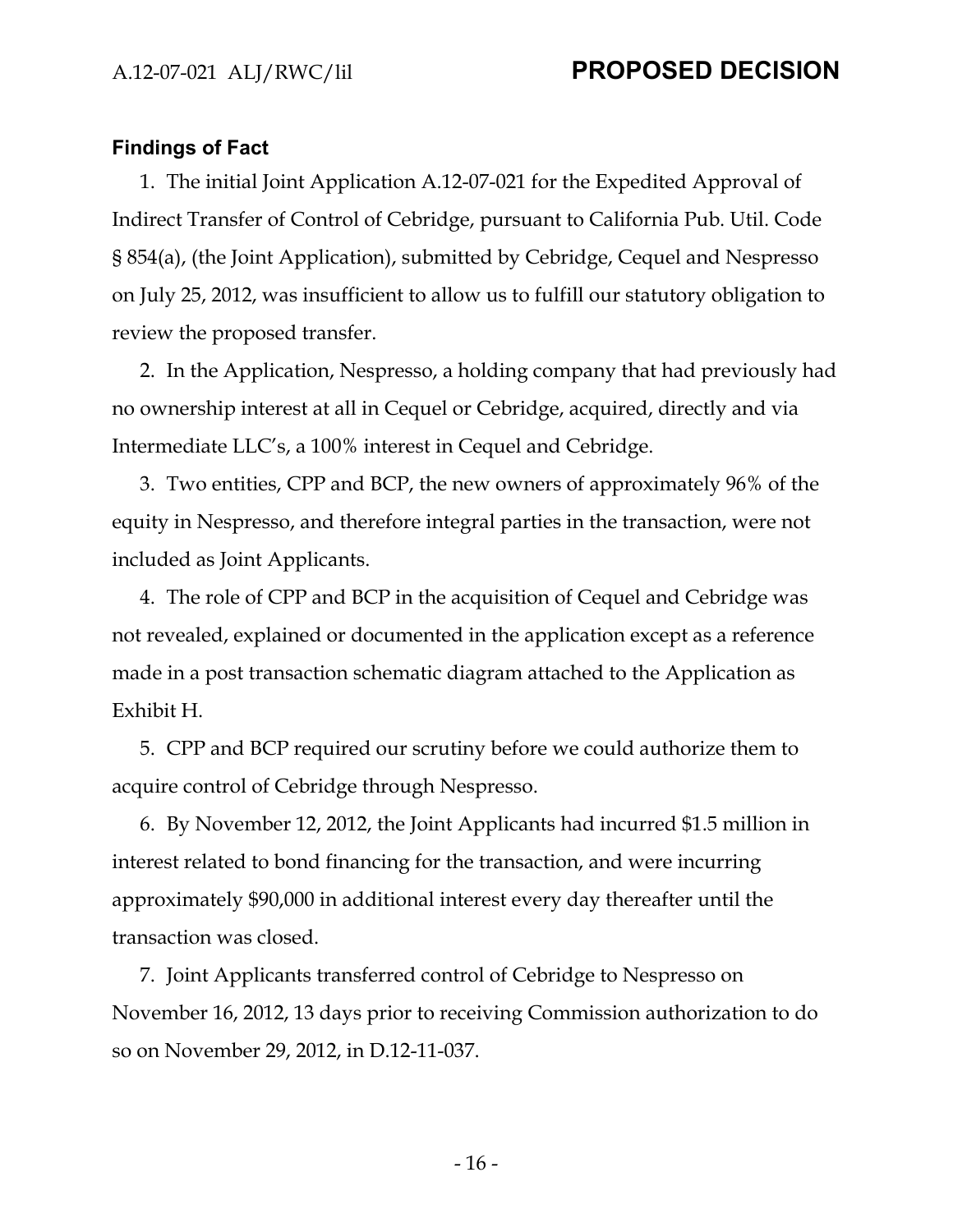8. The November 16, 2012, transfer effectuated a complete transfer of control of both the utility (Cebridge) and its parent (Cequel) to Nespresso, CPP and BCP.

9. Joint Applicants' initial submission of a full and complete application would likely have resulted in the Commission's approval of the Application, at its meeting on either October 25, 2012, or November 11, 2012.

10. Submission of an application sufficient to obtain Commission approval of A.12-07-021 at the Commission's October 25, 2012, meeting would have avoided the business uncertainties, distractions and interest charges attendant to Joint Applicants' bonding around the transaction.

11. Submission of an application sufficient to obtain Commission approval of A.12-07-021 at the Commission's November 11, 2012 meeting would have obviated the need for the Joint Applicants' to decide whether or not to trim their business losses by closing the transaction without Commission approval and violating § 854(a) on November 16, 2013.

12. Joint Applicants knowingly and willfully violated § 854(a).

13. Joint Applicants failed to prevent their violation of § 854(a).

14. The primary factor that indicates the violation should be considered a grave offense is our general policy of according a high level of severity to any violation of the Public Utilities Code.

15. The facts of this case, and in particular the harm to the regulatory process and to the public interest caused by the Joint Applicants' willful and knowing failure to prevent a violation of § 854(a), distinguishes this matter from other, less serious violations of § 854(a).

#### **Conclusions of Law**

1. Joint Applicants knowingly and willfully violated § 854(a) by transferring control of Cebridge to Nespresso without Commission authorization.

- 17 -